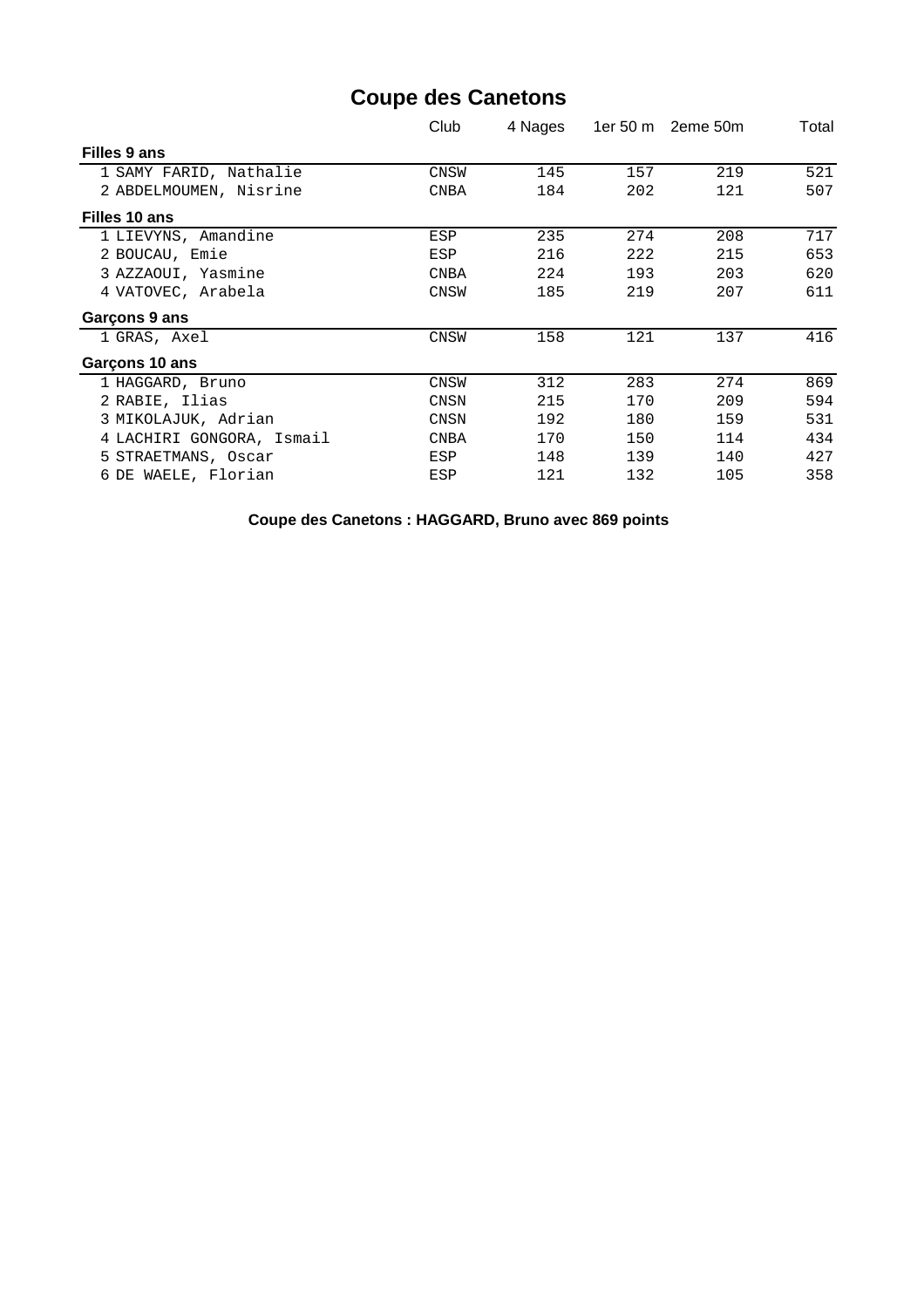# **Classement des Grands Prix Raymond Glibert**

|                            | Club                 | 4 Nages | 200 m | $100 \text{ m}$ | Total |
|----------------------------|----------------------|---------|-------|-----------------|-------|
| Filles 11 ans              |                      |         |       |                 |       |
| 1 LECUTIER, Hélčne         | ESP                  | 387     | 394   | 374             | 1155  |
| 2 OHLIGER, Marjorie        | CNSW                 | 299     | 313   | 332             | 944   |
| 3 ANTUNES, Lyna            | CNSN                 | 279     | 220   | 279             | 778   |
| 4 CUVELIER, Juline         | ESP                  | 224     | 268   | 249             | 741   |
| 5 VAN ESPEN, Manon         | <b>CNSW</b>          | 228     | 245   | 261             | 734   |
| 6 VASILESCU, Ioana         | <b>CNSW</b>          | 212     | 210   | 180             | 602   |
| 7 AUTUORI, Sara            | SCC                  | 0       | 259   | 280             | 539   |
| 8 GODFRINE, Marion         | <b>CNBA</b>          | 152     | 158   | 177             | 487   |
| 9 BOUALI, Ilham            | <b>CNBA</b>          | 0       | 177   | 202             | 379   |
| Filles 12 ans              |                      |         |       |                 |       |
| 1 KOTSOMYTI, Eleanna       | CNSW                 | 436     | 448   | 445             | 1329  |
| 2 SCOPS, Justine           | $_{\rm ESP}$         | 422     | 396   | 388             | 1206  |
| 3 ERTÜRK, Defne            | CNSW                 | 380     | 403   | 405             | 1188  |
| 4 BEAUPREZ, Clémentine     | ESP                  | 407     | 349   | 330             | 1086  |
| 5 AHMIDAN, Anissa          | CNSW                 | 337     | 374   | 344             | 1055  |
| 6 LEBLANC, Flore           | ESP                  | 301     | 320   | 323             | 944   |
| 7 SAFARIKA, Zoď            | $\operatorname{SCC}$ | 282     | 247   | 294             | 823   |
| 8 SPRECHER, Lydie          | $\operatorname{SCC}$ | 252     | 249   | 268             | 769   |
| 9 DURAGIC, Helena          | RBP                  | 234     | 253   | 255             | 742   |
| 10 FOX, Mélanie            | RBP                  | 190     | 221   | 242             | 653   |
| Filles 13 ans              |                      |         |       |                 |       |
| 1 LUKASEVICIUTE, Meda      | RBP                  | 435     | 450   | 509             | 1394  |
| 2 CAULIER, Jeanne          | ESP                  | 408     | 448   | 475             | 1331  |
| 3 WEBERS, Giorgia          | <b>CNSW</b>          | 391     | 400   | 396             | 1187  |
| 4 KADOU, Amira             | RBP                  | 353     | 339   | 358             | 1050  |
| 5 CHISTYAKOVA, Valeria     | SCC                  | 303     | 314   | 356             | 973   |
| 6 DALAIDENNE, Fanny        | SCC                  | 282     | 282   | 304             | 868   |
| 7 SISIARIDIS, Evmorfia     | NSG                  | 292     | 270   | 279             | 841   |
| 8 THEBERGE, Léna           | SCC                  | 225     | 196   | 185             | 606   |
| Filles 14 ans              |                      |         |       |                 |       |
| 1 VAN STEENSEL, Lulla      | SCC                  | 438     | 442   | 461             | 1341  |
| 2 CORRAZO DIAZ, Regina     | $_{\rm NSG}$         | 389     | 404   | 418             | 1211  |
| 3 DONY, Agnčs              | CNSW                 | 333     | 329   | 299             | 961   |
| 4 GRAS, Alicia             | <b>RBP</b>           | 305     | 324   | 295             | 924   |
| 5 COUTINHO, Victoria       | NSG                  | $\cup$  | 267   | 244             | 511   |
| Garçons 11 ans             |                      |         |       |                 |       |
| 1 CASTEELE, Louis          | ESP                  | 284     | 287   | 258             | 829   |
| 2 KARATHANASIS, Constantin | CNSN                 | 243     | 241   | 143             | 627   |
| 3 VANDEN EEDE, Mathys      | $_{\rm ESP}$         | 186     | 231   | 198             | 615   |
| 4 BOROWSKI, Brayan         | CNSN                 | 162     | 175   | 192             | 529   |
| Garçons 12 ans             |                      |         |       |                 |       |
| 1 HAGGARD, Hugo            | CNSW                 | 371     | 389   | 354             | 1114  |
| 2 BOUCAU, Baptiste         | ESP                  | 346     | 368   | 293             | 1007  |
| 3 DE WAELE, Thibaut        | ESP                  | 340     | 344   | 312             | 996   |
| 4 PUCCIO, Alessio          | CNSN                 | 294     | 298   | 203             | 795   |
| 5 CONTENT, Elie            | CNSN                 | 241     | 230   | 246             | 717   |
| 6 SALLAI, Attila Hunor     | CNSW                 | 227     | 262   | 194             | 683   |
| 7 ABOUAYAD, Nourine        | CNBA                 | 223     | 232   | 222             | 677   |
| 8 GRAS, Alex               | CNSW                 | 149     | 180   | 167             | 496   |
| 9 AIT SAID, Ismael         | $\rm CNBA$           | 160     | 164   | 156             | 480   |
|                            |                      |         |       |                 |       |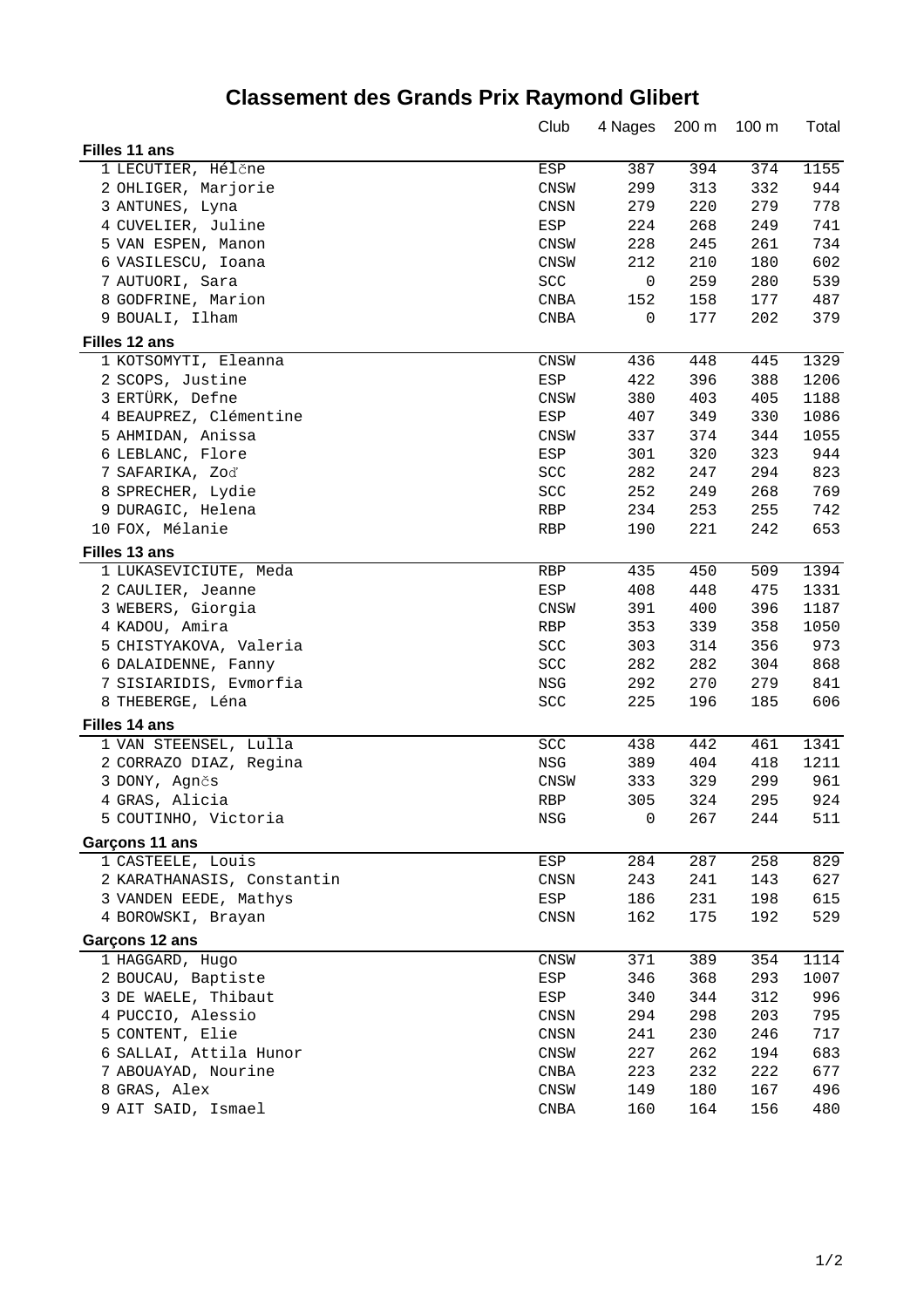### **Garçons 13 ans**

| <b>CNSW</b> | 376 | 381         | 377 | 1134 |
|-------------|-----|-------------|-----|------|
| <b>CNSW</b> | 366 | 382         | 357 | 1105 |
| NSG         | 269 | 311         | 305 | 885  |
| CNBA        | 217 | 259         | 251 | 727  |
| <b>CNBA</b> | 222 | 229         | 268 | 719  |
| <b>CNBA</b> | 217 | 222         | 245 | 684  |
| NSG         | 188 | 187         | 186 | 561  |
| <b>CNBA</b> | 185 | 168         | 166 | 519  |
|             |     |             |     |      |
| ESP         | 454 | 449         | 446 | 1349 |
| <b>CNSW</b> | 407 | 407         | 448 | 1262 |
| CNSW        | 373 | 415         | 412 | 1200 |
| CNSN        | 385 | 354         | 447 | 1186 |
|             |     | 288         | 292 | 857  |
|             |     |             |     |      |
| NSG         | 241 | 255         | 268 | 764  |
|             |     | 277<br>CNSW |     |      |

#### **Grand Prix Raymond Glibert benjamins : KOTSOMYTI, Eleanna avec 1329 points Grand Prix Raymond Glibert minimes : LUKASEVICIUTE, Meda avec 1394 points**